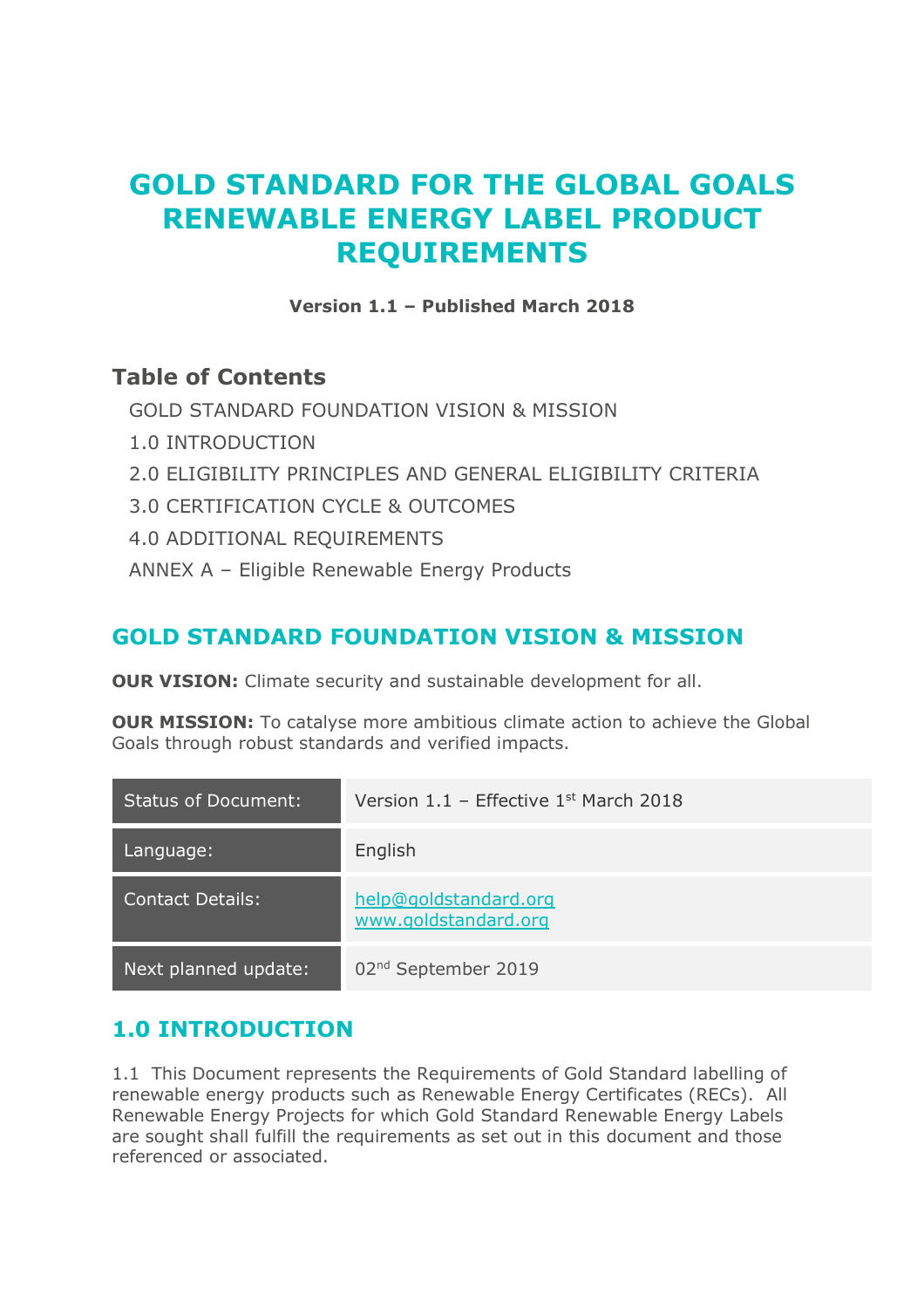#### **Gold Standard**

1.2 In order to maintain the integrity of the standard, Gold Standard reserves the right to issue updates and changes, clarifications or corrections to its Requirements. Typically, this will involve a notice period and guidance will be provided on how to apply the new rules and requirements. Likewise, the Gold Standard reserves the right to require additional information and evidence to be supplied by the Project Developer.

Text within the standard below in coloured boxes represents guidance on respective Requirements.

#### <span id="page-1-0"></span>**2.0 ELIGIBILITY PRINCIPLES AND GENERAL ELIGIBILITY CRITERIA**

This section describes which projects are eligible for Renewable Energy Labels and under what conditions they may be used.

2.1. In order to issue Gold Standard Renewable Energy Labels, Projects must meet the following Eligibility Principles and Criteria:

- Be an eligible Project type as per the Gold Standard for the Global Goals and the Gold Standard Renewable Energy Activity Requirements AND
- The Project shall have successfully completed Gold Standard for the Global Goals Design Certification and achieved Gold Standard Certified Project status by completing Performance Certification. These Certification steps shall include conformity to the Requirements set out in this Document AND
- The Project shall be certified under an eligible Renewable Energy Product Standard, such as the I-RECs Standard. A list of such eligible Products is included in the Requirements.

2.2. In relation to the above all Projects must therefore conform to the following documents

- Gold Standard for the Global Goals [Principles & Requirements](https://globalgoals.goldstandard.org/100/101-1-gold-standard-for-the-global-goals-principles-requirements#top) (and associated documents) AND
- Gold Standard [Renewable Energy Activity Requirements](https://globalgoals.goldstandard.org/201-re-gold-standard-renewable-energy-activity-requirements/) AND
- Gold Standard Renewable Energy Label Product Requirements (this document)

In addition, for those Projects seeking to be able to issue both Renewable Energy Labels and VERs the following documents must also be met:

- Gold Standard Approved Methodologies for Emissions Reductions AND
- Gold Standard for the Global Goals [GHG Emissions Reductions &](https://globalgoals.goldstandard.org/501-er-gold-standard-for-the-global-goals-ghg-emissions-reductions-sequestration-product-specifications/)  [Sequestration Product Requirements](https://globalgoals.goldstandard.org/501-er-gold-standard-for-the-global-goals-ghg-emissions-reductions-sequestration-product-specifications/)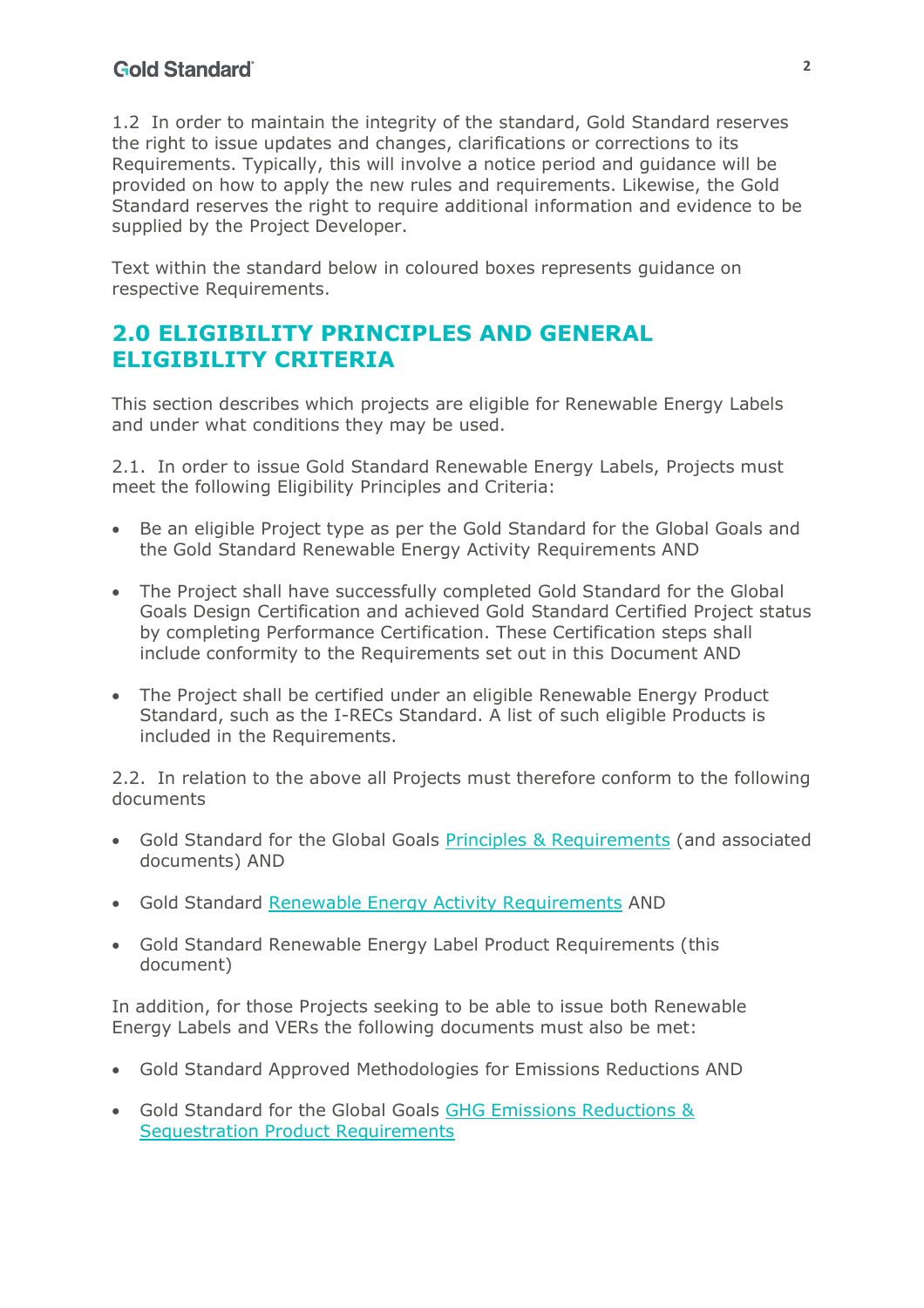2.3. Projects have the flexibility to choose between Renewable Energy Labels and VERs at Issuance but shall not issue two Gold Standard Products for the same MWh as detailed later in this document.

2.4. Renewable Energy Labels shall not be issued with any other Gold Standard Certified Impact (for example Gold Standard Certified SDG Impact Statement or Products).

2.5. Gold Standard Certified Emission Reduction (CER) Label Projects are not eligible for Renewable Energy Labels as the rules and requirements concerning co-issuance are governed by UNFCCC. Projects shall not be Registered with any other carbon crediting certification scheme.

*Note – Gold Standard is investigating the potential for Gold Standard-CER Projects to issue Gold Standard Renewable Energy Labels. A further guideline will be made available in due course.*

#### <span id="page-2-0"></span>**3.0 CERTIFICATION CYCLE & OUTCOMES**

This section describes the certification cycle and any differences between the cycle for Renewable Energy Label Projects and the Gold Standard for the Global Goals cycle:

3.1. The Certification cycle for Renewable Energy Labels is as detailed in Gold Standard for the Global Goals [Principles & Requirements.](https://globalgoals.goldstandard.org/100/101-1-gold-standard-for-the-global-goals-principles-requirements#top) Upon successful certification of the above the Project shall be issued with a Certified Impact Statement as per the Gold Standard [Claims Guidelines](https://globalgoals.goldstandard.org/101-1-g-cg-gold-standard-for-the-global-goals-claims-guidelines/) along with the number of Gold Standard Renewable Energy Labels corresponding to the number of eligible Renewable Energy Products.

3.2. Where Projects are also seeking the issuance of GS VERs the Certified Impact Statement shall also transparently confirm this.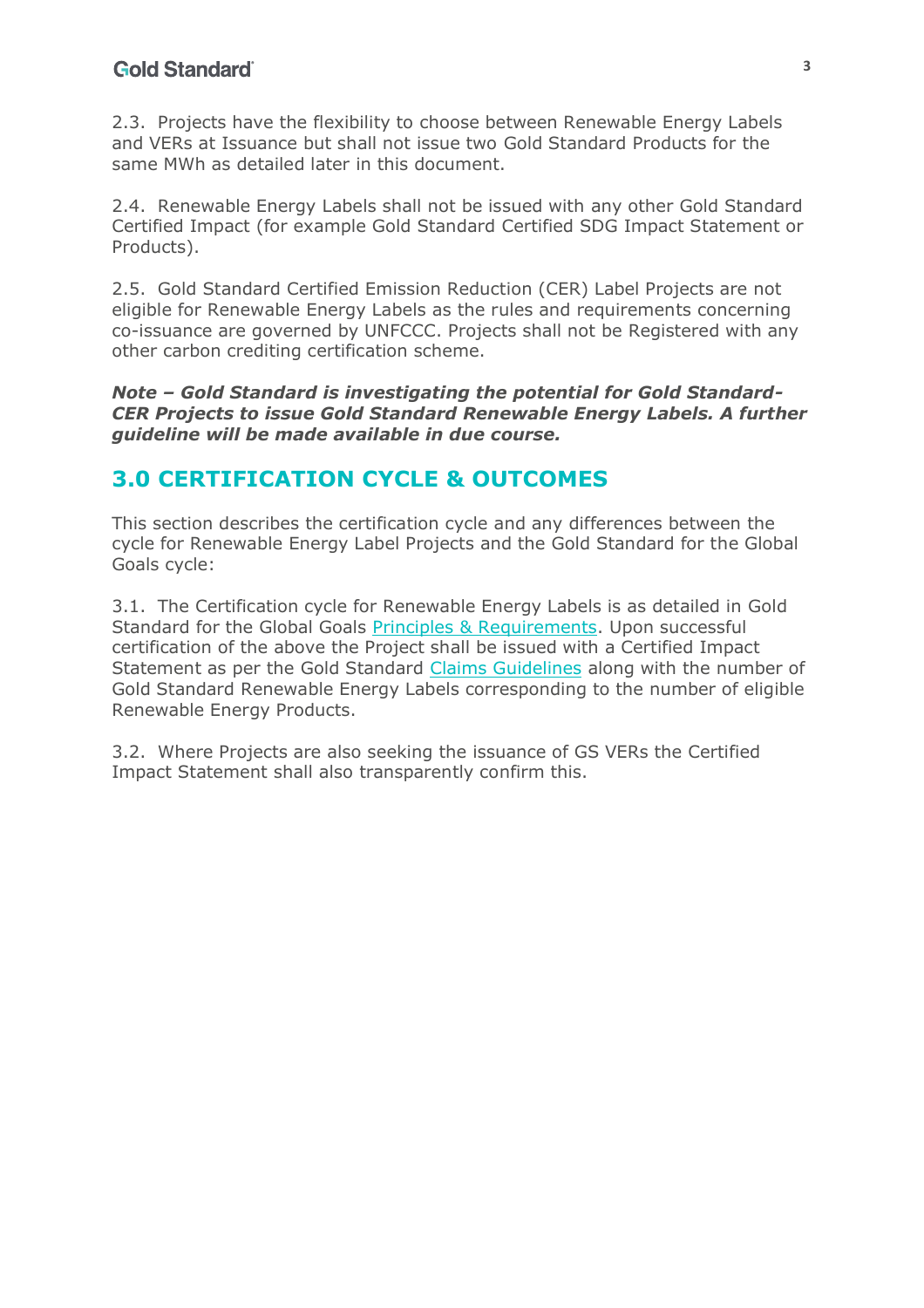

# <span id="page-3-0"></span>**4.0 ADDITIONAL REQUIREMENTS**

This section describes the additional requirements and/or deviations from Gold Standard for the Global Goals and Renewable Energy Activity Requirements. These additional Requirements must be met in order to issue Gold Standard Renewable Energy Labels.

#### **4.1 Principle 1 – Contribution to Climate Security and Sustainable Development**

4.1.1. Projects shall make positive contributions to a minimum of three Sustainable Development Goals.

4.1.2. Two of the contributions shall concern SDG 13 and SDG 7 with the other proposed by the Project Developer.

#### **4.2 Principle 4 – Demonstration of Real Outcomes**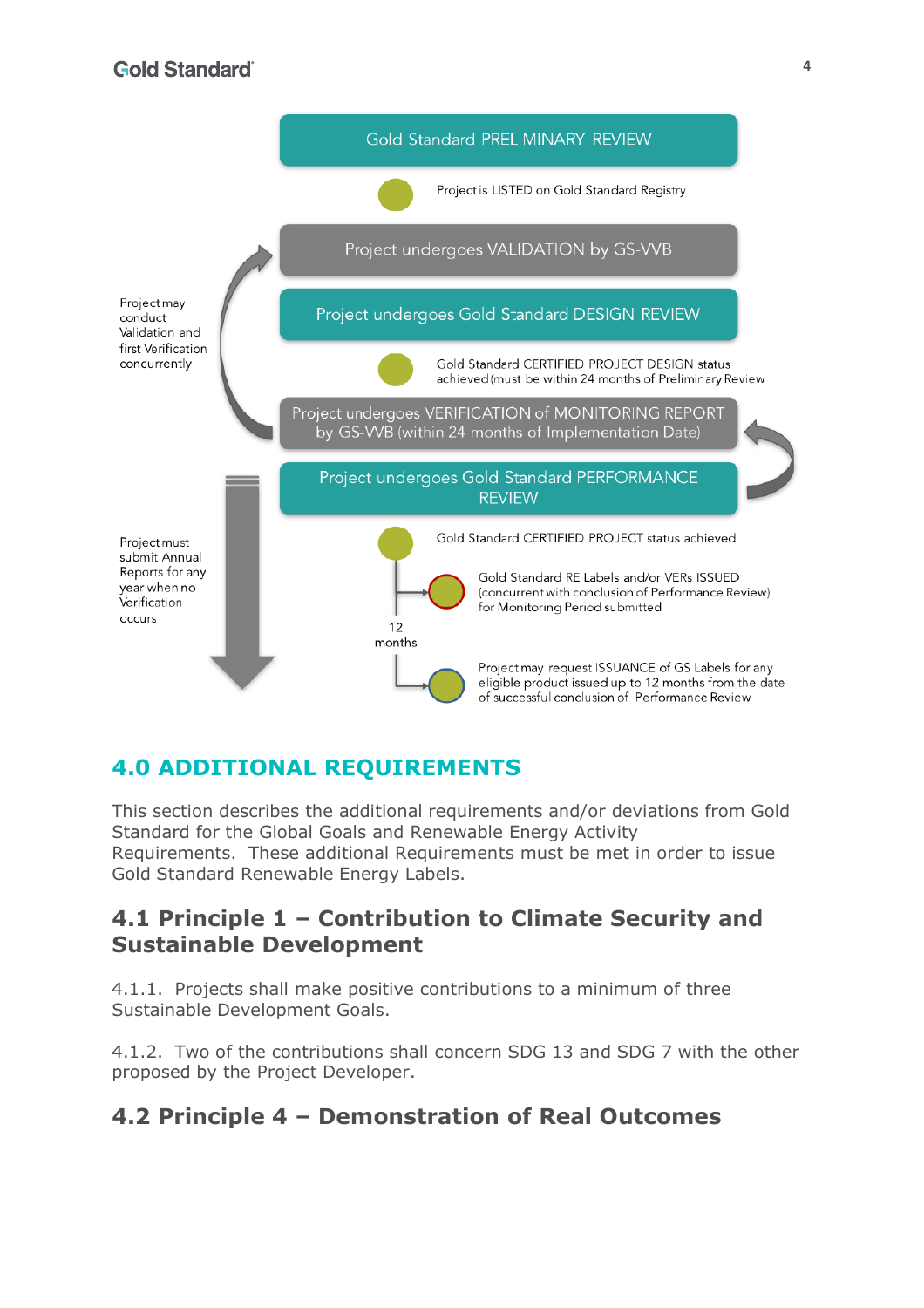4.2.1. The definition of start date is as per Gold Standard for the Global Goals, including for Retroactive Design Certification (under which a Project must achieve this status within two years of its start date).

4.2.1 Projects may receive Issuance of Gold Standard Renewable Energy Labels for a maximum of two Gold Standard for the Global Goals Certification Renewals. (a total of 15 years Issuance).

4.2.3. Note that for Projects seeking both GS-VERs and Renewable Energy Labels, the Requirements of the Gold Standard GHG Emissions Reductions & Sequestration Product Requirements shall apply with regards to Design Certification Renewal.

### **4.3 Annual Reporting**

4.3.1 Projects shall include in their Annual Reports the amount of energy produced and supplied to the grid in MWh.

# **4.4 Validation**

4.4.1. Projects shall appoint a VVB (hereafter VVB) to conduct Validation. VVBs eligible to carry out Validation of GS Renewable Energy Label Projects are included in the VVB Requirements document.

4.4.2. Projects seeking Issuance of both GS-VERs and Gold Standard Renewable Energy Labels shall be Validated concurrently by one VVB.

4.4.3. Projects shall include within Monitoring Plan for the reporting of MWh generated and delivered to the grid (including the provision of evidence from the grid operator/regulator). Projects issuing both GS-VERs and Gold Standard Renewable Energy Labels shall also include monitoring parameters for tracking of issuance of each product vs MWh produced to ensure no duplication takes place.

# **4.5 Verification**

4.5.1. Projects shall appoint a VVB to conduct Verification. VVBs eligible to carry out Verification of Gold Standard Renewable Energy Label Projects are included in the VVB Requirements document.

4.5.2. Projects seeking Issuance of both GS-VERs and Gold Standard Renewable Energy Labels shall be Verified concurrently by one VVB.

4.5.3. Projects shall include within the Monitoring Report the reporting of MWh generated and delivered to the grid (including evidence from the grid regulator).

4.5.4. The Monitoring Report shall state clearly what Issuance of GS-VERs and Gold Standard Renewable Energy Labels are sought including a demonstration that there is no duplication of issuance for any MWh (i.e. that each MWh is either associated with a GS-VER or a Gold Standard Renewable Energy Label but never both).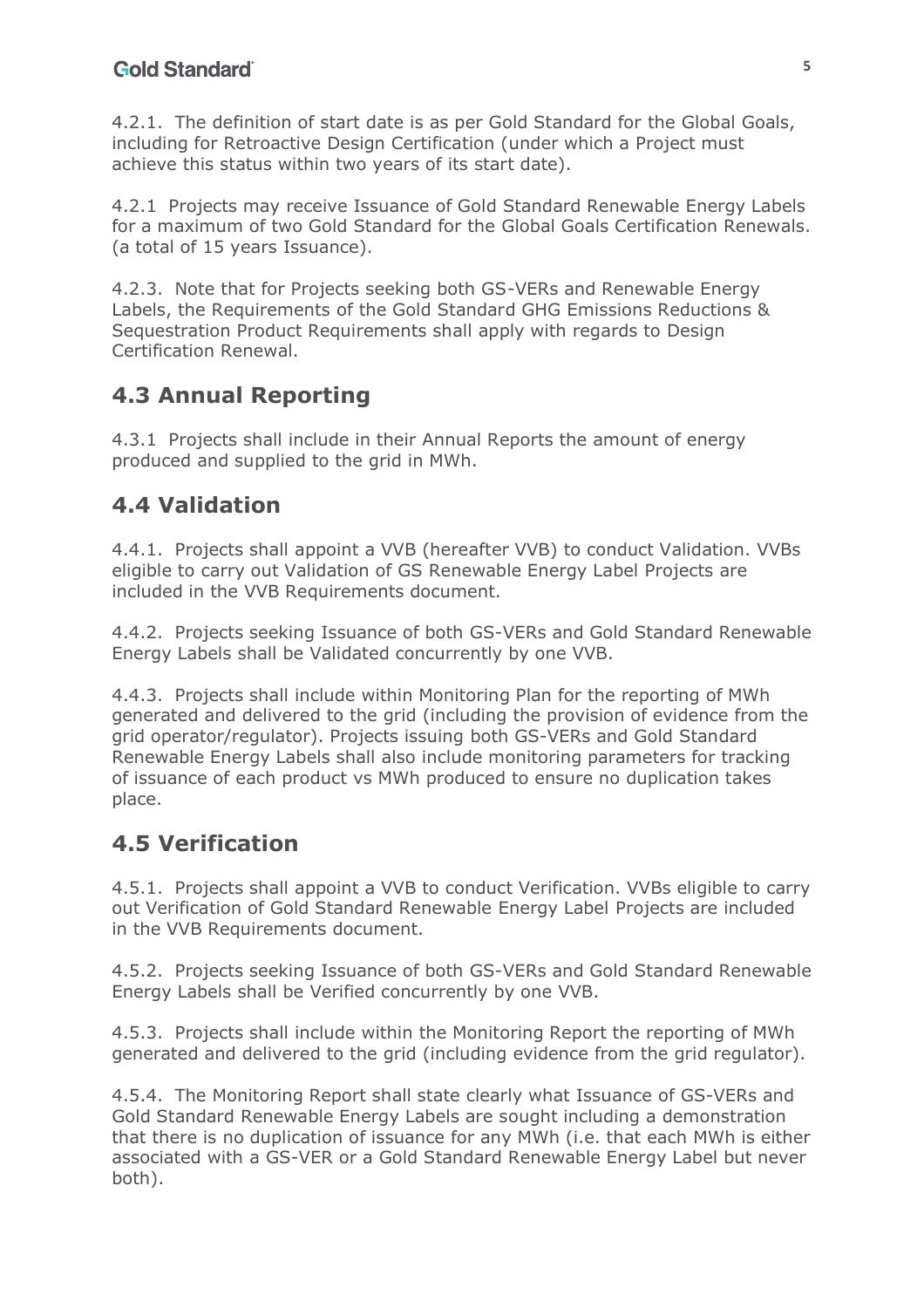#### **4.6 Performance Certification & Issuance**

4.6.1. Issuance of Gold Standard Renewable Energy Labels shall take place when:

- The Project has successfully completed Performance Certification for a given Monitoring Period AND
- The Project has demonstrated that the issuance of GS-VERs and Gold Standard Renewable Energy Labels relate to different MWhs generated and do not exceed the total number of MWh generated AND
- The Project demonstrates that it has been issued with eligible Renewable Energy Products, including proof of serial number and registry location

4.6.2. Gold Standard Renewable Energy Labels may be issued for any Renewable Energy Products that are eligible for GS labelling, as per Annex A issued during the Monitoring Period for which Performance Certification is sought and for a period of 12 months after the date of Performance Certification.

4.6.3. While typically the Label is applied in the Renewable Energy Product Registry, for transparency Gold Standard also issues a corresponding 'shadow' Gold Standard Renewable Energy Label in the Gold Standard Registry, within the Project Developer's account. These 'shadow' Gold Standard Renewable Energy Labels cannot be transferred to other Registry accounts.

4.6.4. Documentation uploaded to the Gold Standard Registry shall also include tracking of MWh generated and how these are associated with either GS-VERs or with Gold Standard Renewable Energy Labels.

4.6.5. Project Developers (i.e. the originator of the GS-VER) may cancel GS-VERs in order to issue Renewable Energy Products (and associated GS Renewable Energy Labels) in their place and vice versa may cancel renewable energy products (and associated GS Renewable Energy Labels) in order to replace with GS-VERs. In all cases the Project shall demonstrate that the issuance of GS-VERs and renewable energy products (and associated GS Renewable Energy Labels) relate to different MWhs generated and do not exceed the total number of MWh generated in a given Monitoring Period and that a corresponding cancellation is made in the labelled Product's Registry. Only GS-VERs or labelled Renewable Energy Products that have not been transferred out of the Project Developers Registry account or retired (i.e. claimed) can be cancelled for this purpose. It is not possible for a subsequent owner of a GS-VER or labelled Renewable Energy Product to use this cancellation and replacement option.

This option is only available to those Eligible Products that include for a transparent cancellation policy and Registry where cancellation can clearly be demonstrated to Gold Standard's satisfaction.